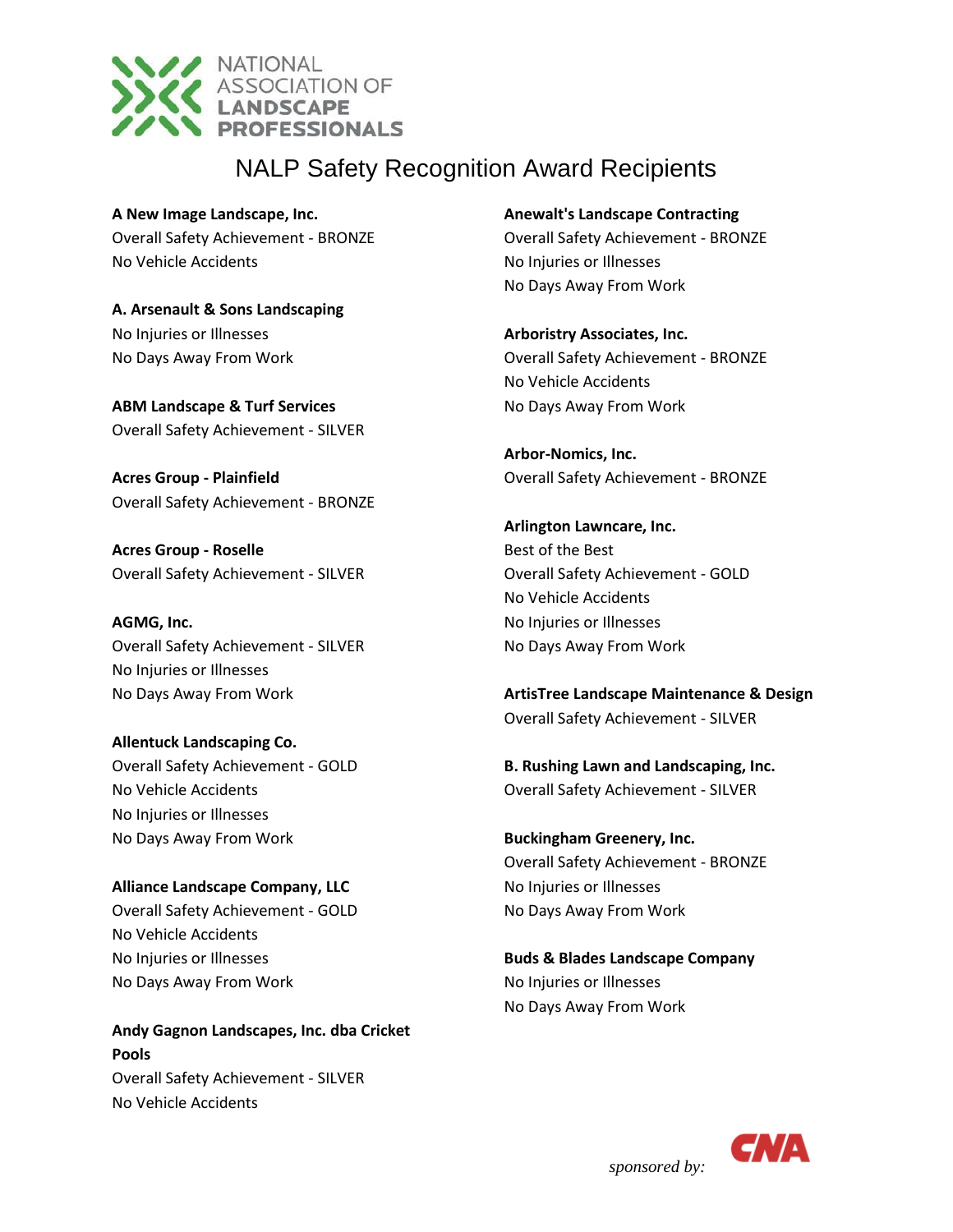

#### **Clarence Davids & Co.**

Overall Safety Achievement - GOLD No Injuries or Illnesses No Days Away From Work

#### **Clarence Davids & Company - Ingleside Branch**

Overall Safety Achievement - SILVER No Injuries or Illnesses No Days Away From Work

### **Clarence Davids & Company - Plainfield** Overall Safety Achievement - GOLD No Injuries or Illnesses No Days Away From Work

**Classic Landscapes, Inc.** Overall Safety Achievement - GOLD No Vehicle Accidents No Injuries or Illnesses No Days Away From Work Most Improved - FLEET

**Clean Cut Landscape Management** Overall Safety Achievement - SILVER

**Clippers, Inc.** Overall Safety Achievement - SILVER No Days Away From Work

**Coastal Greenery, Inc.** Overall Safety Achievement - BRONZE

**Crystal Greens Landscape, Inc.** Overall Safety Achievement - SILVER

### **Curby's Lawn & Garden, LLC**

Overall Safety Achievement - GOLD No Vehicle Accidents No Injuries or Illnesses No Days Away From Work

**Dana Management - Mirador Landscape** No Vehicle Accidents No Injuries or Illnesses No Days Away From Work

**Dennis' Seven Dees Landscaping, Inc.** Overall Safety Achievement - GOLD No Days Away From Work

**DeSantis Landscapes, Inc.** Overall Safety Achievement - BRONZE No Vehicle Accidents

**Duke's Landscape Management** Overall Safety Achievement - BRONZE

**Eastern Land Management, Inc.** Overall Safety Achievement - BRONZE

**Eastern Shore Landscape Management, Inc.** No Vehicle Accidents No Injuries or Illnesses No Days Away From Work

**Ed Castro Landscape, Inc.** Overall Safety Achievement - BRONZE

**Edmonds Landscape and Construction Services Limited** Overall Safety Achievement - GOLD No Vehicle Accidents No Days Away From Work



*sponsored by:*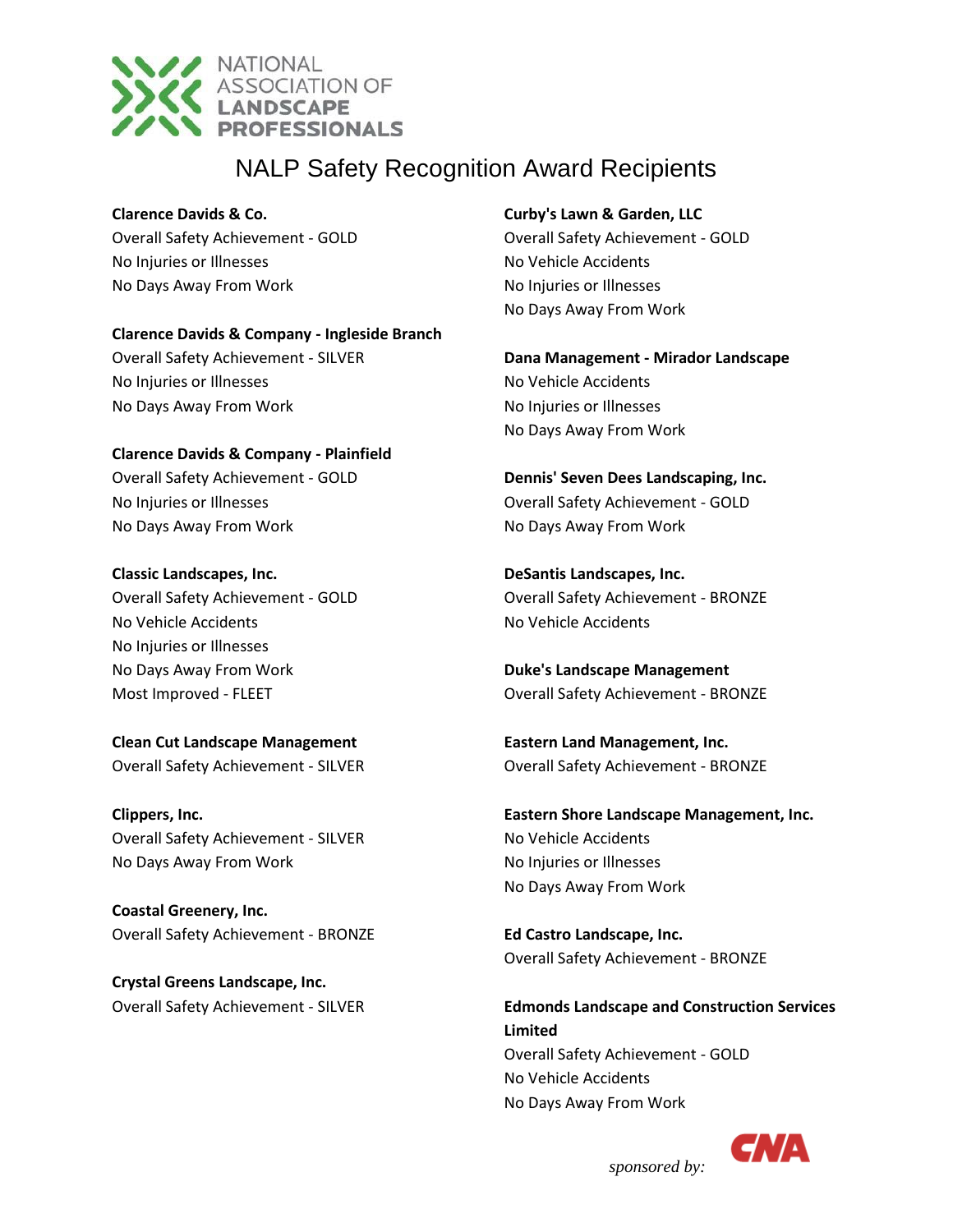

**Elbers Landscape Ser., Inc.** Overall Safety Achievement - SILVER No Vehicle Accidents No Injuries or Illnesses

**Elizabeth River Landscape Management Inc.** No Injuries or Illnesses No Days Away From Work

**Engledow Group** Overall Safety Achievement - SILVER

**ENVIRO AgScience, Inc.** Overall Safety Achievement - GOLD No Vehicle Accidents No Injuries or Illnesses No Days Away From Work

**Environmental Enhancements, Inc.** Overall Safety Achievement - SILVER No Vehicle Accidents No Days Away From Work

**Estes Environmental, Inc.** Overall Safety Achievement - BRONZE

**Farmside Landscape & Design, Inc.** Overall Safety Achievement - GOLD No Vehicle Accidents No Injuries or Illnesses No Days Away From Work

**Ganshert Nursery & Landscapes, LLC** Overall Safety Achievement - BRONZE No Days Away From Work

**Gardens Done Right** No Vehicle Accidents No Injuries or Illnesses No Days Away From Work

**Garrett Churchill, Inc.** Overall Safety Achievement - BRONZE No Injuries or Illnesses No Days Away From Work

**Good Earth Landscaping** OASB No Days Away From Work

**Goodmark Nurseries, LLC** Overall Safety Achievement - BRONZE No Vehicle Accidents

**Green Lawn Fertilizing** Overall Safety Achievement - SILVER

**Greener Side Lawn and Landscape, LLC** No Vehicle Accidents No Injuries or Illnesses No Days Away From Work

**Greenleaf Landscapes, Inc.** Overall Safety Achievement - SILVER No Vehicle Accidents No Days Away From Work

**Greenleaf Services, Inc.** Best of the Best Overall Safety Achievement - GOLD No Vehicle Accidents No Injuries or Illnesses No Days Away From Work

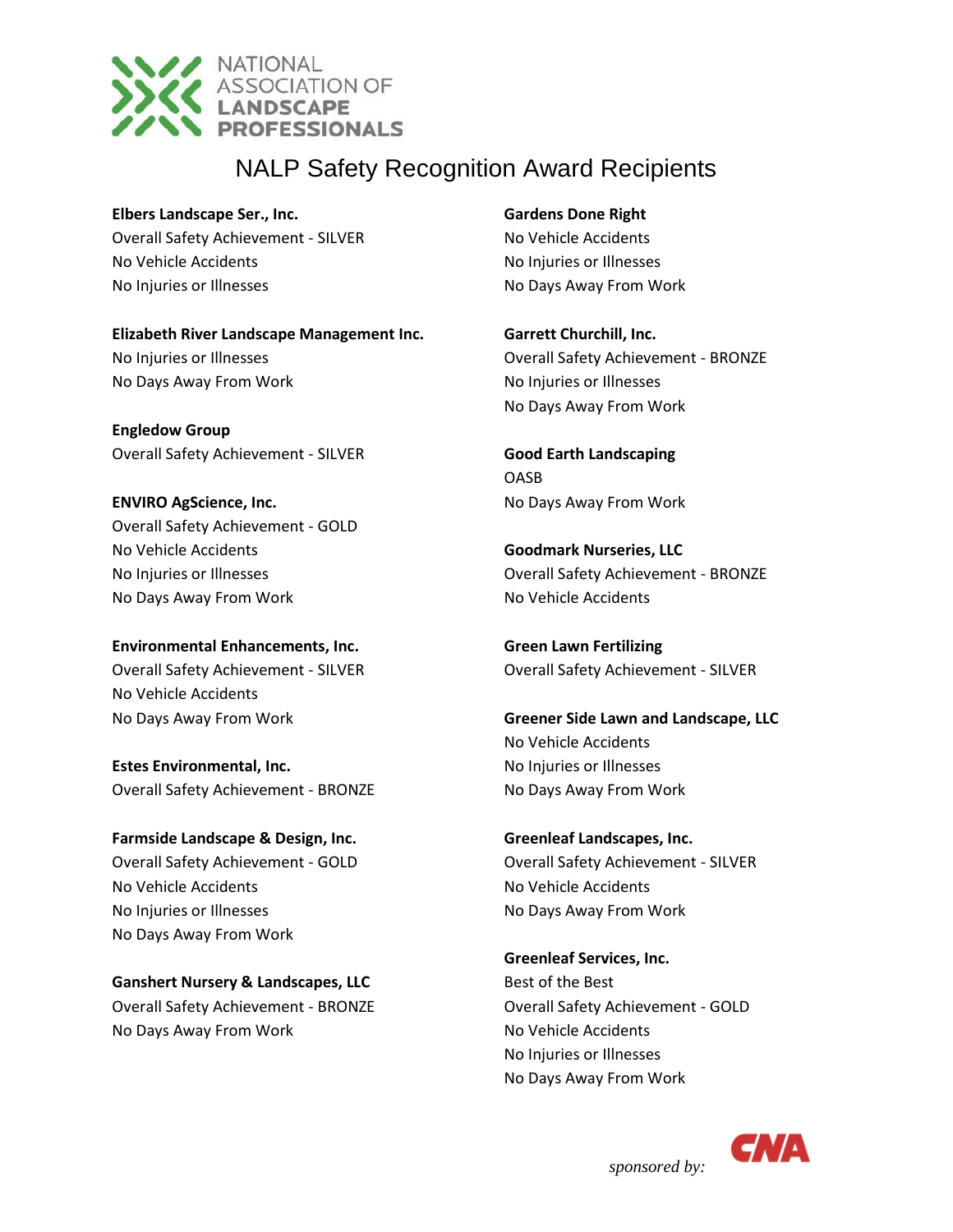

**Greenleaf Services, Inc.** Overall Safety Achievement - BRONZE No Vehicle Accidents

**Green-Up Landscape, LLC** Overall Safety Achievement - SILVER No Vehicle Accidents No Days Away From Work

**Greg's Lawn & Landscaping** Overall Safety Achievement - GOLD No Injuries or Illnesses No Days Away From Work

**Hemlock Landscapes, Inc.** Overall Safety Achievement - SILVER No Injuries or Illnesses No Days Away From Work

**Henkel Denmark** Overall Safety Achievement - BRONZE No Vehicle Accidents No Days Away From Work

**Heritage Landscape Services, Inc.** Overall Safety Achievement - BRONZE

**J. Downend Landscaping, Inc.** Overall Safety Achievement - SILVER No Vehicle Accidents

**J.W. Townsend Landscapes** Overall Safety Achievement - SILVER No Vehicle Accidents

**Jacobsen Landscape Design and Construction, Inc.** Overall Safety Achievement - SILVER No Vehicle Accidents

No Days Away From Work

**James River Grounds Management - Charlottesville** Overall Safety Achievement - SILVER No Vehicle Accidents

**James River Grounds Management - Chesterfield** Overall Safety Achievement - BRONZE

**James River Grounds Management - Newport News** Overall Safety Achievement - SILVER Most Improved - EMPLOYEE

**James River Grounds Management - Portsmouth** Overall Safety Achievement - SILVER No Days Away From Work

**James River Grounds Management - Richmond** Overall Safety Achievement - SILVER

**Keep It Green Landscaping** Best of the Best Overall Safety Achievement - GOLD No Vehicle Accidents No Injuries or Illnesses No Days Away From Work

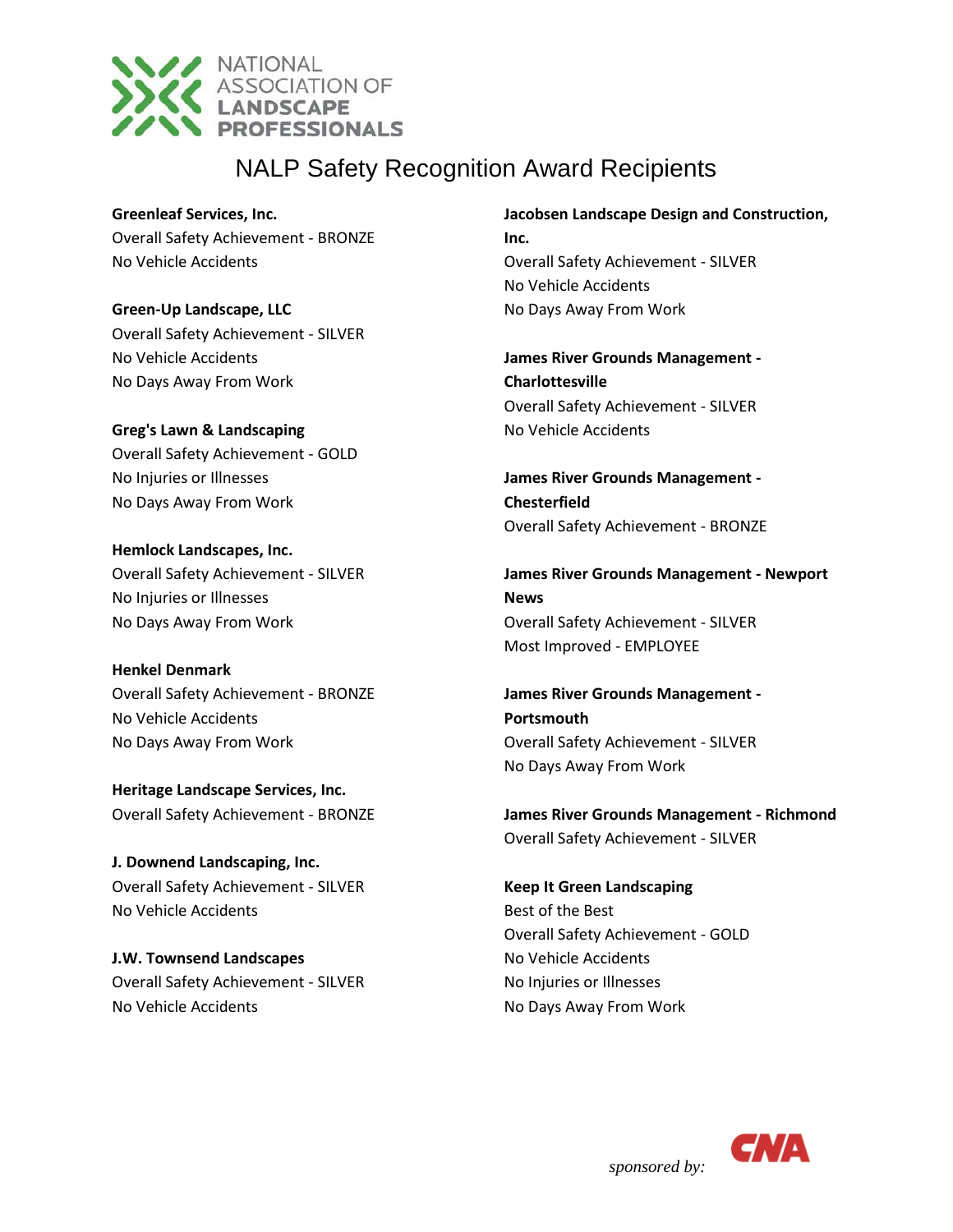

#### **Kohler Co.**

Overall Safety Achievement - GOLD No Vehicle Accidents No Injuries or Illnesses No Days Away From Work

**LanArc, Inc.** No Vehicle Accidents

#### **Landscape Associates of De Pere, Inc.**

Overall Safety Achievement - GOLD No Vehicle Accidents No Injuries or Illnesses No Days Away From Work

#### **Landscape Creations**

No Vehicle Accidents No Injuries or Illnesses No Days Away From Work

### **Landscape East & West**

Overall Safety Achievement - BRONZE No Days Away From Work

**Landscape Images, Ltd.** No Injuries or Illnesses No Days Away From Work

### **Lawn Management Company, Inc.**

Overall Safety Achievement - GOLD No Vehicle Accidents No Injuries or Illnesses No Days Away From Work

#### **Lawngevity Landscape & Maintenance, LLC**

Overall Safety Achievement - GOLD No Vehicle Accidents No Injuries or Illnesses No Days Away From Work

#### **Leo's Landcare, Inc.**

No Vehicle Accidents No Injuries or Illnesses No Days Away From Work

### **Let's Be Green Landscaping**

Overall Safety Achievement - SILVER No Vehicle Accidents No Injuries or Illnesses No Days Away From Work

### **Lightfoot Enterprises, Inc.**

Best of the Best Overall Safety Achievement - GOLD No Vehicle Accidents No Injuries or Illnesses No Days Away From Work

### **Linnemann Lawn Care & Landscaping, Inc.**

Overall Safety Achievement - GOLD No Vehicle Accidents No Injuries or Illnesses No Days Away From Work

### **Lupine Lawn Care** Overall Safety Achievement - SILVER No Vehicle Accidents No Injuries or Illnesses

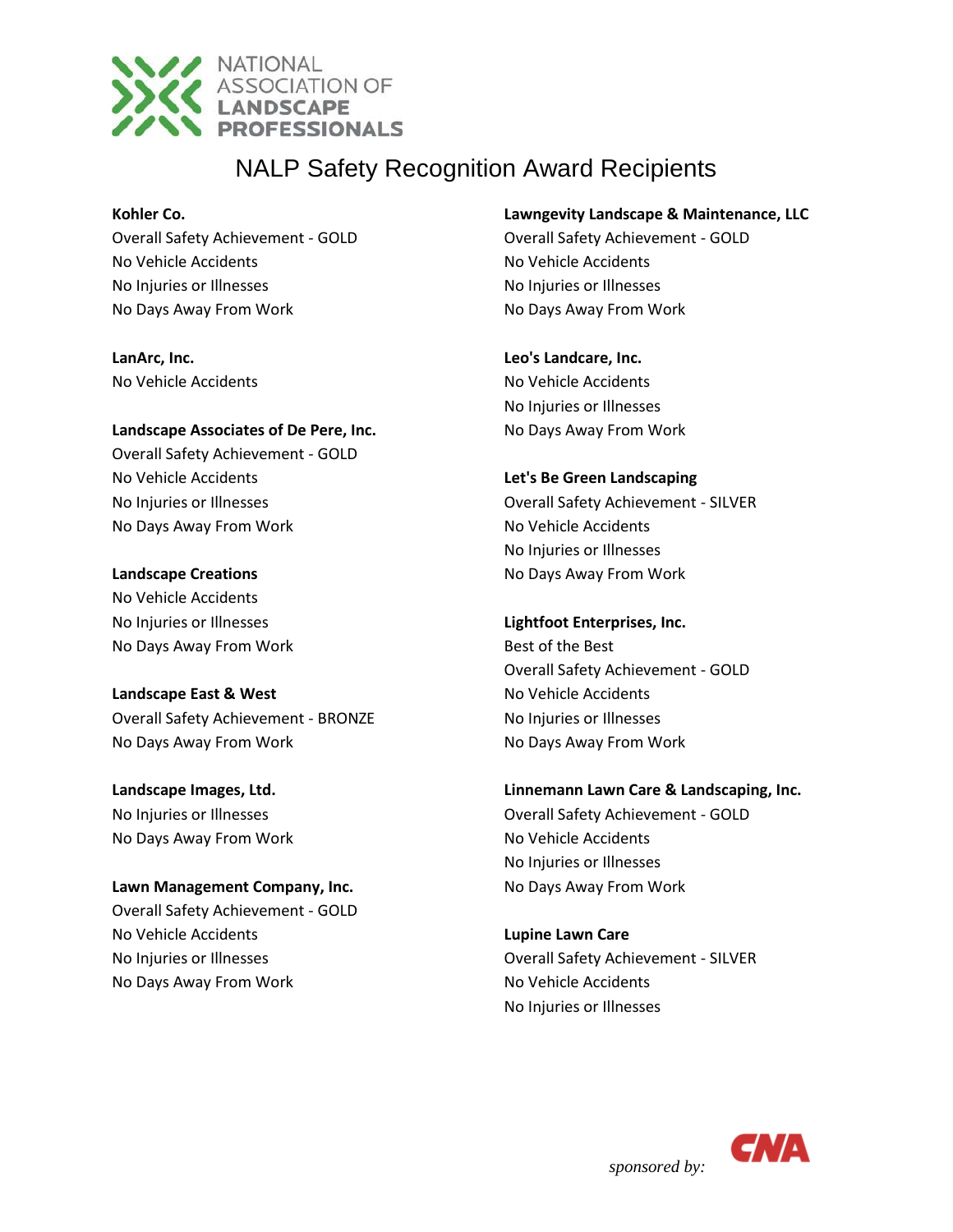

**Mahoney Associates, Inc.**

No Vehicle Accidents No Injuries or Illnesses No Days Away From Work

**Majestic Lawn Care & Landscape, Inc.** No Vehicle Accidents No Injuries or Illnesses No Days Away From Work

**Management Services Northwest, Inc.** Overall Safety Achievement - SILVER No Days Away From Work

**Maple Leaf Associates, Inc.** No Vehicle Accidents No Injuries or Illnesses No Days Away From Work

**Marsh Brothers Lawns & Landscaping, LLC** No Vehicle Accidents No Injuries or Illnesses

No Days Away From Work

**Milosi** Overall Safety Achievement - SILVER No Vehicle Accidents No Days Away From Work

**Mir Landscaping, LLC** Overall Safety Achievement - SILVER No Vehicle Accidents No Injuries or Illnesses No Days Away From Work

### **MirrorScapes, LLC**

Best of the Best Overall Safety Achievement - GOLD No Vehicle Accidents No Injuries or Illnesses No Days Away From Work

**Mountain View Landscapes and Lawncare, Inc.** Overall Safety Achievement - BRONZE

**Mountain West Environments, Inc.** Overall Safety Achievement - SILVER No Vehicle Accidents No Injuries or Illnesses

No Days Away From Work

**Native Fields Landscaping, LLC** Overall Safety Achievement - BRONZE

**Natural Greenscapes Inc.** Overall Safety Achievement - SILVER No Vehicle Accidents No Injuries or Illnesses No Days Away From Work

**NatureCare** Overall Safety Achievement - GOLD No Vehicle Accidents No Injuries or Illnesses No Days Away From Work

**New Desert Gallery, Inc.** Overall Safety Achievement - SILVER No Vehicle Accidents No Injuries or Illnesses No Days Away From Work

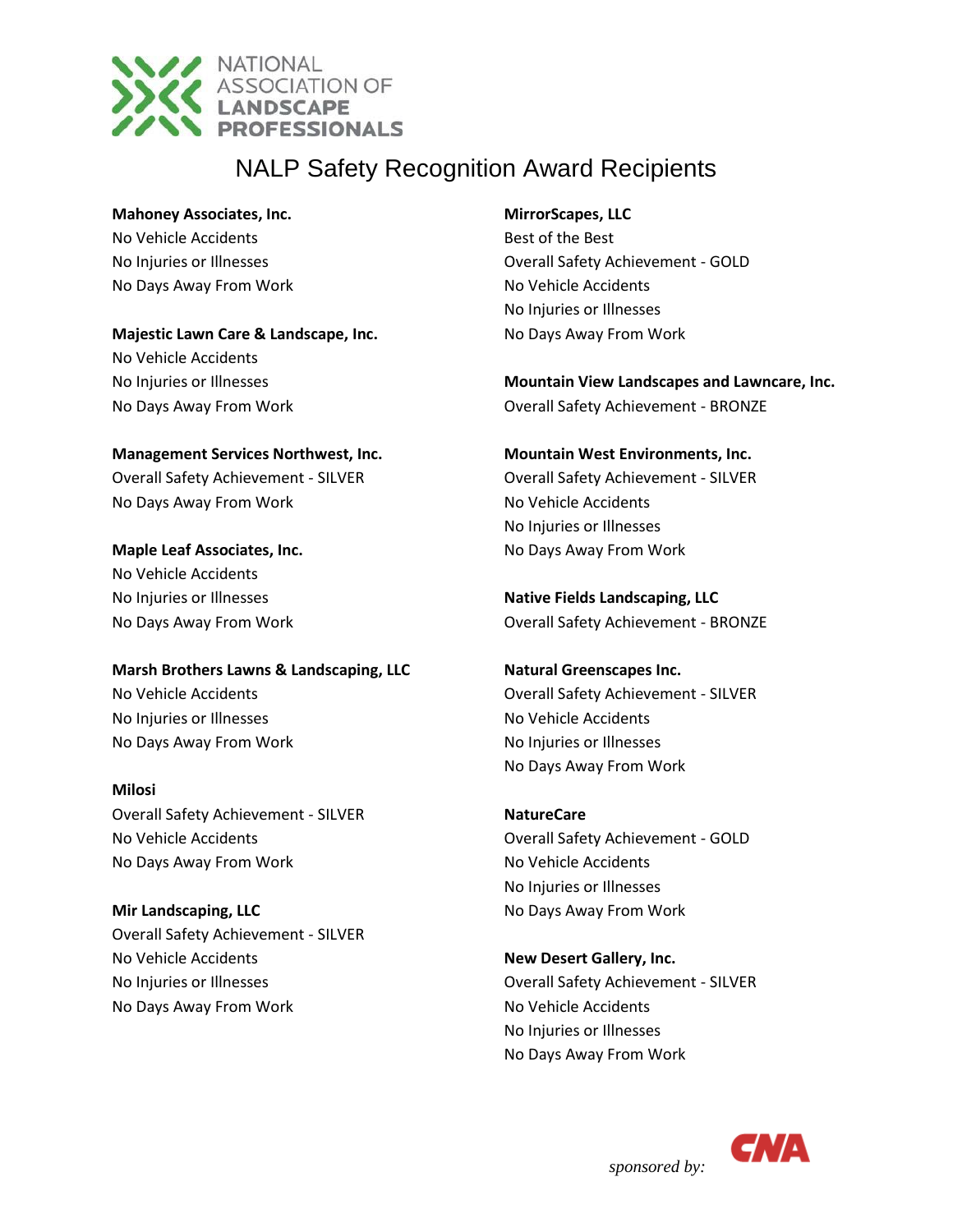

**No Ka Oi Landscape Services**

Best of the Best Overall Safety Achievement - GOLD No Vehicle Accidents No Days Away From Work

**Pacific Landscape Management** Overall Safety Achievement - BRONZE

**Parks Landscape, Inc.** No Vehicle Accidents No Injuries or Illnesses No Days Away From Work

**Pioneer Landscapes, Inc.** Overall Safety Achievement - SILVER No Vehicle Accidents No Injuries or Illnesses No Days Away From Work

**Plantscapes, Inc.** Overall Safety Achievement - BRONZE

**Pleasant Valley Landscapes, Inc.** Overall Safety Achievement - SILVER No Vehicle Accidents No Injuries or Illnesses No Days Away From Work

**ProMark Landscaping Inc.** Overall Safety Achievement - BRONZE No Days Away From Work

**Quality Lawn, Landscape, & Fence, Inc.**

Best of the Best Overall Safety Achievement - GOLD No Vehicle Accidents No Injuries or Illnesses No Days Away From Work

**Raimondi Horticultural Group** Best of the Best Overall Safety Achievement - GOLD No Vehicle Accidents No Injuries or Illnesses No Days Away From Work

**RSG Landscaping and Lawn Care, Inc.** Overall Safety Achievement - SILVER No Days Away From Work

**RYCO Landscaping** Overall Safety Achievement - BRONZE

**SchoggenScapes, Inc.** Overall Safety Achievement - SILVER No Vehicle Accidents No Injuries or Illnesses No Days Away From Work

**Senske Services** Overall Safety Achievement - SILVER

**Shurburtt Group, Inc.** No Vehicle Accidents No Injuries or Illnesses No Days Away From Work

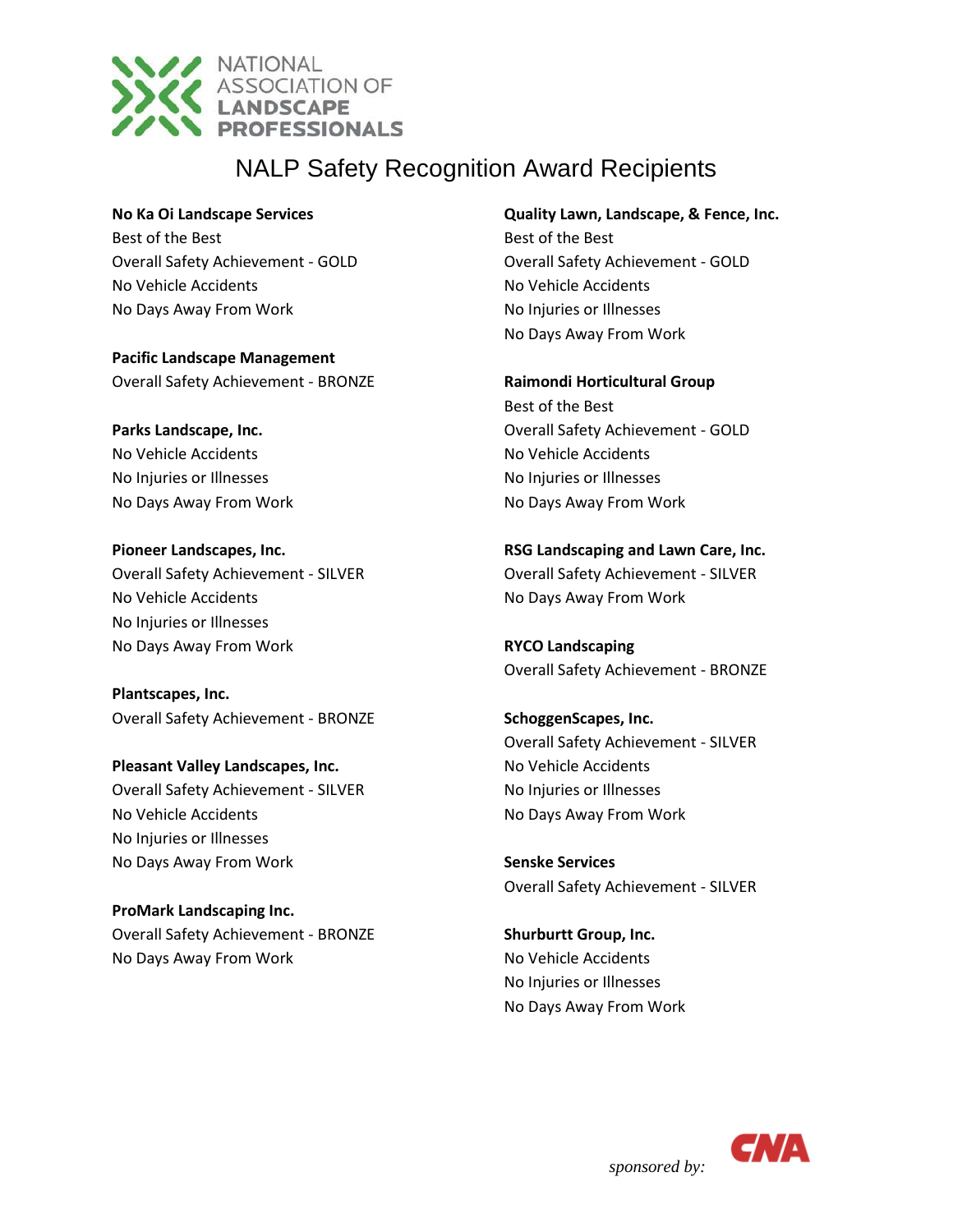

**Snow & Sons Landscaping, Inc.** Overall Safety Achievement - GOLD No Vehicle Accidents No Injuries or Illnesses No Days Away From Work

**South Branch Nurseries, Inc.** Overall Safety Achievement - SILVER No Vehicle Accidents No Injuries or Illnesses No Days Away From Work

**Stay Green, Inc. Santa Clarita, CA 91350** Overall Safety Achievement - BRONZE

**Sunscape Landscaping** No Days Away From Work

**Superior Landscape Management** Overall Safety Achievement - SILVER No Vehicle Accidents No Days Away From Work

**Swingle Lawn, Tree & Landscape Care** Overall Safety Achievement - SILVER

**Swingle Lawn, Tree & Landscape Care** Overall Safety Achievement - SILVER No Days Away From Work

**Swingle Lawn, Tree & Landscape Care** Overall Safety Achievement - SILVER No Vehicle Accidents No Days Away From Work

**Szczechowicz Landscape Services, Inc.** Overall Safety Achievement - SILVER

**TechScape** Overall Safety Achievement - BRONZE

**Ted Hosmer Enterprises, Inc.** Overall Safety Achievement - SILVER

**The Laurelrock Company** Overall Safety Achievement - SILVER No Vehicle Accidents

**The Ohio Valley Group, Inc.** Overall Safety Achievement - SILVER No Injuries or Illnesses No Days Away From Work

**The Southern Landscape Group** Overall Safety Achievement - GOLD No Vehicle Accidents No Days Away From Work

**Timberline Landscaping, Inc.** Overall Safety Achievement - SILVER No Vehicle Accidents No Days Away From Work

**Tiya Support Services, LLC** Overall Safety Achievement - SILVER No Vehicle Accidents No Days Away From Work

**Town and Gardens, Ltd.** No Injuries or Illnesses No Days Away From Work